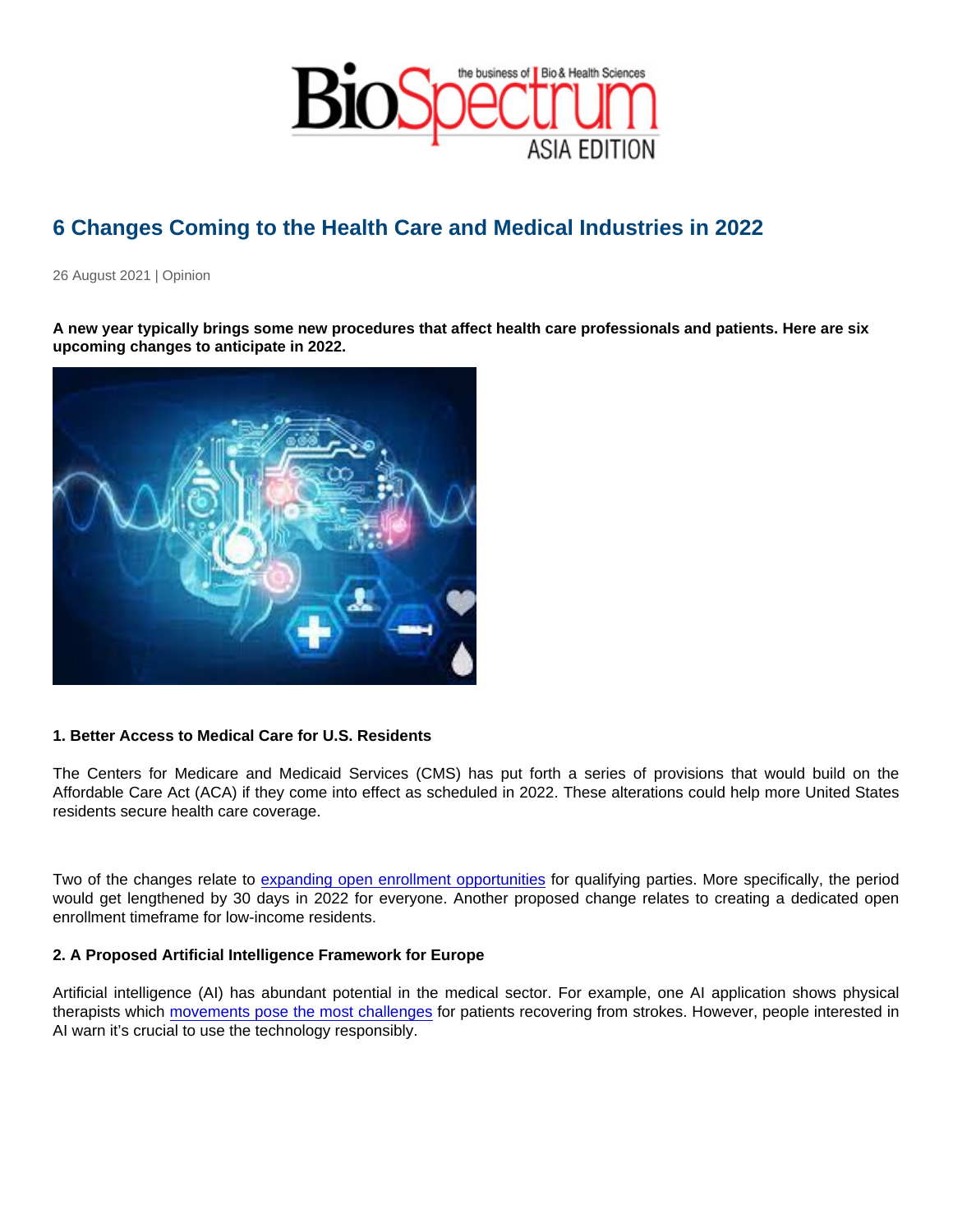The European Commission [has proposed a risk-based approach](https://digital-strategy.ec.europa.eu/en/policies/regulatory-framework-ai) for what could become the first legal framework for artificial intelligence. It could come into effect during the second half of 2022. This progress does not only affect the health care sector. However, since it details procedures for high-risk AI applications, medical professionals must stay aware of what develops.

3. Possible Changes for Medicare's Physician Fee Schedule Affecting Radiologists

The CMS recently released its proposed rule changes for the Medicare Physician Fee Schedule (MPFS). Further alterations will likely occur before the organization finalizes what's new. However, the proposals give a glimpse of what to expect. Some of the 2022 updates affect particular specialty services in radiology.

The MPFS determines the physician reimbursement amounts for specific treatment. In 2022, there may be [an estimated](https://info.hapusa.com/blog-0/medicares-proposed-rule-for-2022-has-few-changes-for-radiology-but-likely-a-cut-in-reimbursement)  [9% decrease](https://info.hapusa.com/blog-0/medicares-proposed-rule-for-2022-has-few-changes-for-radiology-but-likely-a-cut-in-reimbursement) in interventional radiology and a 2% decrease in diagnostic radiology reimbursements. Additionally, the CMS proposes a 5% decrease in radiation therapy centers for people with cancer. However, interventions from Congress could curb some of these payment cuts.

4. Provisions to Lower Out-of-Pocket Consumer Medical Costs

The high costs that patients face for medical care often make them delay or avoid seeking medical advice. However, the CMS set out new rules for 2022 that should make the expenses more manageable.

One proposal concerns a [\\$400 reduction in the maximum amount](https://www.cms.gov/newsroom/press-releases/cms-adopt-rules-lower-health-care-costs-2022-federal-health-insurance-marketplace-plans) of out-of-pocket costs Americans could pay. The CMS will also introduce related measures that make health care coverage more affordable and allow people 30 and over to apply for catastrophic coverage through low-priced plans that protect individuals from high medical bills.

5. The No Surprises Act Coming Into Effect for Americans

Another improvement set to influence American health care coverage in 2022 is the No Surprises Act. That legislation applies to almost all scenarios where patients could incur unexpectedly high medical bills due to getting out-of-network care.

As of January 1, 2022, it will be illegal for health providers [to bill patients for amounts higher](https://www.brookings.edu/blog/usc-brookings-schaeffer-on-health-policy/2021/02/04/understanding-the-no-surprises-act/) than the in-network costsharing amounts when those individuals receive out-of-network care. When billing for those services, health plan providers must treat out-of-network services as in-network ones. The notable exception to this new rule involves ground ambulance transportation.

## 6. Companies Must Meet New European Medical Device Regulations

The European Union has a new medical device law coming into effect in 2022 that will inevitably affect companies that serve people in that region and could impact elsewhere in the world if other areas make similar changes. The In-vitro Diagnostics Regulation (IVDR) classifies relevant devices into four risk-based categories. Each group then has associated regulations and assessment methods.

However, the upcoming rules do not apply to diagnostic medical devices manufactured within and solely used by a particular medical organization. There are also new associated parameters within the IVDR for clinical trials and evaluations of affected products.

Staying Informed Makes Upcoming Changes More Manageable